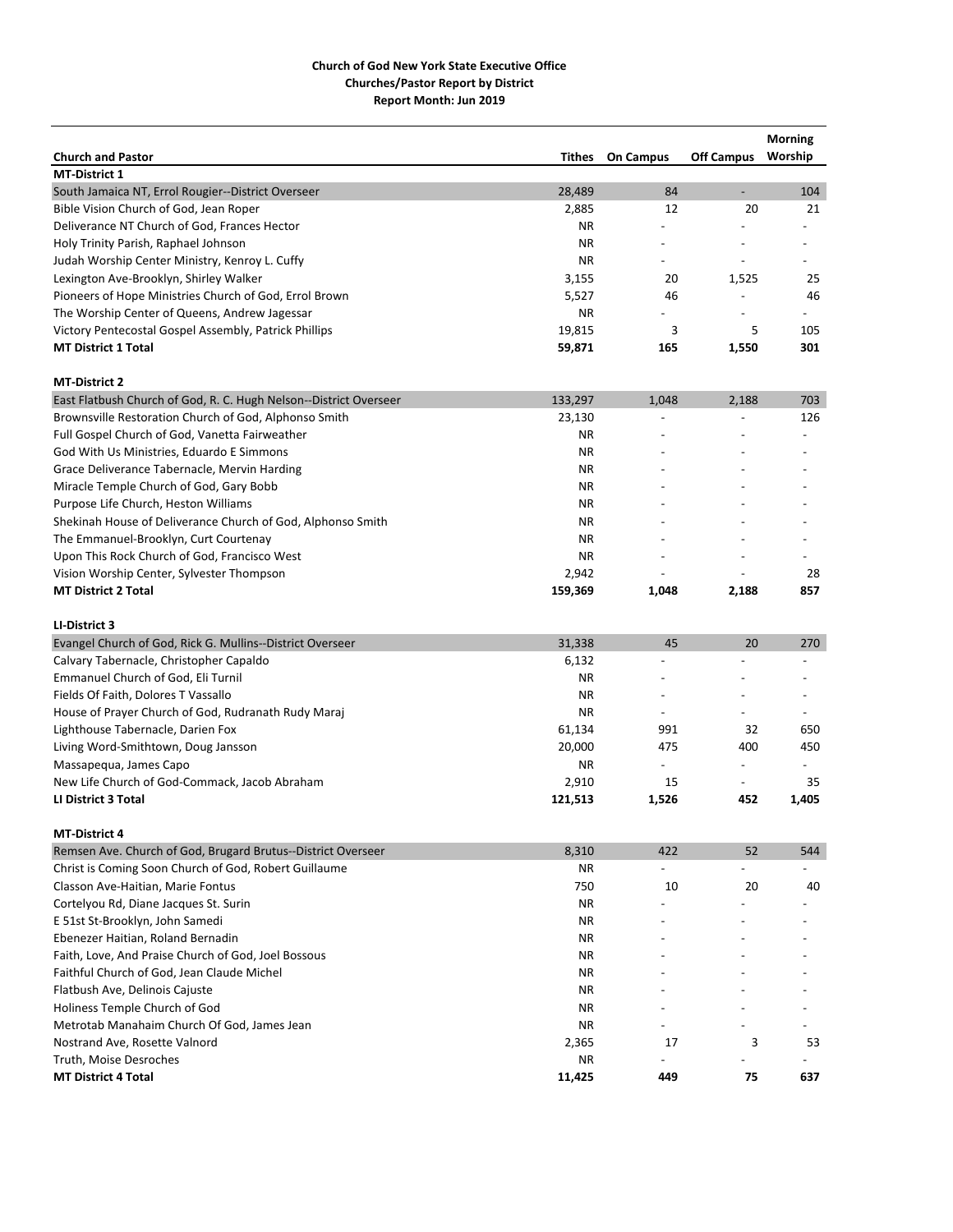|                                                                      |           |                          |                   | <b>Morning</b>           |
|----------------------------------------------------------------------|-----------|--------------------------|-------------------|--------------------------|
| <b>Church and Pastor</b>                                             | Tithes    | <b>On Campus</b>         | <b>Off Campus</b> | Worship                  |
| <b>MT-District 5</b>                                                 |           |                          |                   |                          |
| Manhattan Church of God, Emmanuel Denis--District Overseer           | 6,835     | 60                       | 79                | 139                      |
| Huntington Haitian, Georges Franck                                   | 13,009    | 130                      |                   | 120                      |
| Manhattan-Uppertown, Jean Milou Octelene                             | ΝR        | $\overline{a}$           |                   | $\overline{\phantom{0}}$ |
| Mount Vernon - Haitian, Jean Carlos Charles                          | <b>NR</b> | $\overline{\phantom{0}}$ |                   | $\overline{\phantom{0}}$ |
| New Rochelle Haitian, Joanes Rousseau                                | 7,880     | 40                       | 17                | 83                       |
| Yonkers-Haitian, Manfred Jean-Louis                                  | <b>NR</b> |                          |                   |                          |
| <b>MT District 5 Total</b>                                           | 27,723    | 230                      | 96                | 342                      |
| <b>MT-District 6</b>                                                 |           |                          |                   |                          |
| Spring Valley, Edner B Ligonde--District Overseer                    | 20,000    | 50                       | 30                | 151                      |
| Seed Church Of God, Hermann Michel                                   | ΝR        |                          |                   |                          |
| Trinity Church of God, Guisley Noisin                                | ΝR        |                          |                   |                          |
| <b>MT District 6 Total</b>                                           | 20,000    | 50                       | 30                | 151                      |
| <b>MT-District 7</b>                                                 |           |                          |                   |                          |
| Francis L Blvd-Haitian, Emmanuel Blanchard--District Overseer        | 13,440    | 205                      | 182               | 336                      |
| Cambria Heights-Haitian, Pierre Joseph                               | 12,544    | $\overline{a}$           |                   |                          |
| Clarkson Ave, Clarens Lapointe                                       | ΝR        |                          |                   |                          |
| Corner Stone Church of God, Edvard Esteve                            | 3,057     |                          |                   |                          |
| Elise Evangelique Salem, Enid St. Louis                              | <b>NR</b> |                          |                   |                          |
| <b>MT District 7 Total</b>                                           | 29,041    | 205                      | 182               | 336                      |
|                                                                      |           |                          |                   |                          |
| <b>MT-District 8</b>                                                 |           |                          |                   |                          |
| Ebenezer Full Gospel Church of God, Kurian George--District Overseer | <b>NR</b> | $\overline{\phantom{a}}$ |                   |                          |
| Bethel Church of God India, C D Georgekutty                          | 1,950     | $\overline{a}$           |                   | 54                       |
| Bronx-India, Thankachan Thomas                                       | ΝR        |                          |                   |                          |
| <b>Emmanuel Pentecostal, Finney Thomas</b>                           | <b>NR</b> |                          |                   |                          |
| Faith Tabernacle-India, Thomas V Zacharia                            | 2,716     |                          |                   |                          |
| First Church of God, Cecil Mathew                                    | <b>NR</b> |                          |                   |                          |
| Mount Zion Church of God, Biju Thomas                                | <b>NR</b> | $\overline{a}$           |                   |                          |
| Queens-India, Benjamin Thomas                                        | 17,426    | 140                      | 80                | 250                      |
| Shalem Church of God, Sabu George                                    | ΝR        | $\overline{\phantom{0}}$ |                   | $\overline{\phantom{a}}$ |
| Yonkers Church of God, Kurian Moses                                  | <b>NR</b> | $\overline{\phantom{a}}$ |                   |                          |
| <b>MT District 8 Total</b>                                           | 22,092    | 140                      | 80                | 304                      |
| <b>MT-District 9</b>                                                 |           |                          |                   |                          |
| International Bethel Church of God, Roy Suwuh                        |           |                          |                   |                          |
| <b>MT-District 9 Total</b>                                           |           |                          |                   |                          |
| LI-District 10                                                       |           |                          |                   |                          |
| Abundant Life-Holbrook, Gregory Wilk--District Overseer              | 35,400    | 85                       | $\blacksquare$    | 309                      |
| Faith Tabernacle, James Graziano                                     | 15,000    | 200                      | 125               | 400                      |
| Harvest Tabernacle Church of God, James R Pendleton                  | ΝR        |                          |                   |                          |
| Ministerio Casa de Adoracion, Sergio Salazar                         | 3,400     |                          | 5                 | 90                       |
| Victory-East Patchogue, Anthony Seaton                               | 12,402    | 39                       |                   | 65                       |
| World Outreach, Dennis Evensen                                       | 14,745    | 30                       | 20                | 75                       |
| LI District 10 Total                                                 | 80,947    |                          | 150               | 939                      |
|                                                                      |           | 354                      |                   |                          |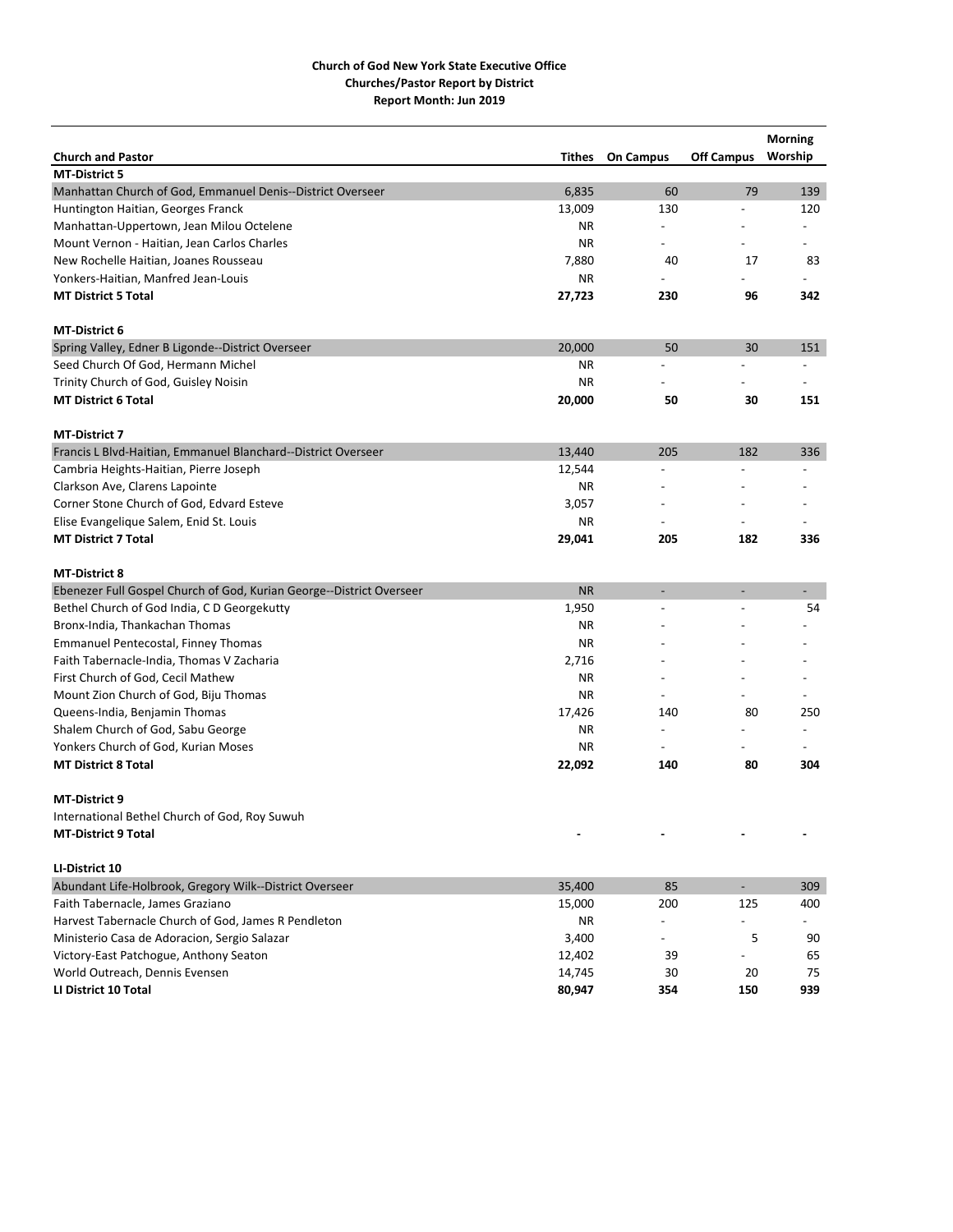| <b>Church and Pastor</b>                                                 |                          |                  |                          | <b>Morning</b>           |
|--------------------------------------------------------------------------|--------------------------|------------------|--------------------------|--------------------------|
| MT-District 11                                                           | Tithes                   | <b>On Campus</b> | <b>Off Campus</b>        | Worship                  |
| Mount Vernon, Clifford Thompson--District Overseer                       | 44,256                   | 285              | $\overline{\phantom{m}}$ | 275                      |
| Elim Church of God, Marcia Pauline Pennicott                             | 11,063                   | 20               | 4                        | 160                      |
| Faith Church of God-West Park, Max R. Faricloth                          | <b>NR</b>                |                  |                          |                          |
| Fulton Avenue Church of God, George Hall                                 | ΝR                       |                  |                          |                          |
| Solid Rock COG, Thomas Stimpson                                          | <b>NR</b>                |                  |                          |                          |
| Spring Valley NT Church of God, Brenda McCrea-Compass                    | 817                      |                  | 7                        | 68                       |
| Tabernacle Church of God, Egdal Henri-Mundle                             | 3,600                    | 34               |                          | 45                       |
| The First Haitian Church of God, Paul Laplante                           | <b>NR</b>                |                  |                          |                          |
| The Gathering International Ministries, Lezmine Hawthorne                | ΝR                       |                  |                          |                          |
| The United Church of God, Margaret Forrester                             | <b>NR</b>                |                  |                          |                          |
| Victory! Walden                                                          | 2,938                    |                  |                          |                          |
| <b>MT District 11 Total</b>                                              | 62,674                   | 339              | 11                       | 548                      |
|                                                                          |                          |                  |                          |                          |
| <b>MT-District 12</b>                                                    |                          |                  |                          |                          |
| New York-Bethzatha, David Kim                                            | <b>NR</b>                |                  |                          |                          |
| Dae Myung, Yoon Yong-Duk                                                 | <b>NR</b>                |                  |                          |                          |
| Jusim Korean, Yong Kun Yun                                               | <b>NR</b>                |                  |                          |                          |
| <b>MT District 12 Total</b>                                              |                          |                  |                          |                          |
|                                                                          |                          |                  |                          |                          |
| <b>UP-District 14</b>                                                    |                          |                  |                          |                          |
| Living Waters, Victoria Fisher                                           | <b>NR</b>                |                  |                          |                          |
| Albany - Praise Tabernacle, Larry Dudley                                 | <b>NR</b>                |                  |                          |                          |
| Damascus Church of God, David Colon                                      | <b>NR</b>                |                  |                          |                          |
| Healing Waters Church of God, Kermit Lavigne                             | <b>NR</b>                |                  |                          |                          |
| Peru Church of God, Daniel Elder                                         | ΝR                       |                  |                          |                          |
| <b>UP District 14 Total</b>                                              |                          |                  |                          |                          |
| <b>UP-District 15</b>                                                    |                          |                  |                          |                          |
| New Beginning Church of God, Althea Baines-Asst to Bishop                | 12,265                   | 510              | 489                      | 177                      |
| Arcade                                                                   | ΝR                       |                  |                          |                          |
| Buffalo-Emmanuel Temple, Jason Whitaker                                  | 2,637                    |                  |                          |                          |
| Greater Niagara Falls, Joseph Whitman                                    | 15,622                   | 30               | 150                      | 63                       |
|                                                                          | 3,843                    | 96               | 100                      | 52                       |
| Healing Word Ministries, Leecroft Clarke<br><b>UP District 15 Total</b>  | 34,367                   | 636              | 739                      | 292                      |
|                                                                          |                          |                  |                          |                          |
| <b>UP-District 16</b>                                                    |                          |                  |                          |                          |
| Restoration-Rochester, Lee Thomas McCloud--District Overseer             | 3,647                    |                  | 40                       |                          |
| Higher Heights, Cleveland Southern                                       | ΝR                       |                  | $\overline{\phantom{a}}$ | $\overline{\phantom{a}}$ |
| Miracle Outreach, Mary L Robinson                                        | $\overline{\phantom{a}}$ |                  | 20                       | 16                       |
| New Covenant Church of God Ministries, Woodrow Wilson                    | 4,016                    | 60               | 43                       | 60                       |
| <b>UP District 16 Total</b>                                              | 7,663                    | 60               | 103                      | 76                       |
|                                                                          |                          |                  |                          |                          |
| <b>UP-District 17</b>                                                    |                          |                  |                          |                          |
| Flint Creek, Russell Willemsen--District Overseer                        | 2,616                    | 14               |                          | 19                       |
| Auburn, Frederick J Colombo                                              | 7,000                    | 24               |                          | 42                       |
| House of Refuge-Iglesia De Dios Casa De Refugio, Alfredo Resendiz-Pineda | ΝR                       |                  |                          |                          |
| House of Restoration, Pedro Gomez                                        | ΝR                       |                  |                          |                          |
| Newark, Jamie Riviera                                                    | ΝR                       |                  |                          |                          |
| <b>UP District 17 Total</b>                                              | 9,616                    | 38               |                          | 61                       |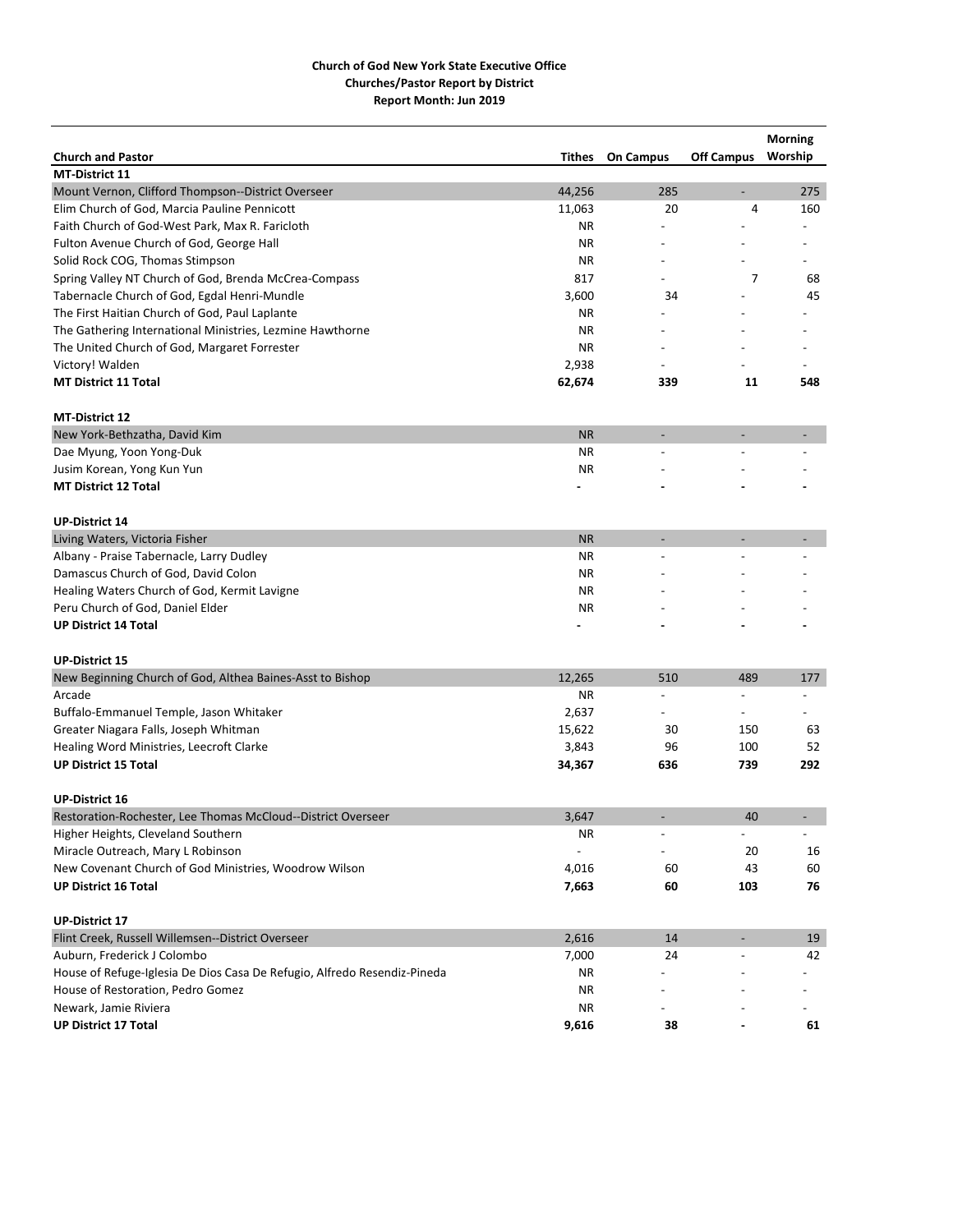|                                                               |           |                          |                             | <b>Morning</b>           |
|---------------------------------------------------------------|-----------|--------------------------|-----------------------------|--------------------------|
| <b>Church and Pastor</b>                                      | Tithes    | <b>On Campus</b>         | <b>Off Campus</b>           | Worship                  |
| <b>UP-District 19</b>                                         |           |                          |                             |                          |
| Mexico Lighthouse, Ronald Lee Russell                         | 10,972    | $\overline{\phantom{a}}$ | $\overline{\phantom{a}}$    | 140                      |
| Church of God Soldiers of Jesus Christ, Carlos Mercado        | <b>NR</b> | $\overline{a}$           | $\overline{a}$              |                          |
| North Syracuse, Valetta Fortino                               | 100       |                          |                             | 7                        |
| Relevant Church of God, Carlos Mercado                        | <b>NR</b> |                          |                             |                          |
| <b>UP District 19 Total</b>                                   | 11,072    |                          |                             | 147                      |
| <b>MT-District 20</b>                                         |           |                          |                             |                          |
| Bronxwood International,                                      | 83,829    | 215                      | $\overline{\phantom{a}}$    | 430                      |
| Greater Deliverance COG, Gaylord Pennicott                    | 3,656     |                          |                             |                          |
| Highest Praise Church of God, Lennie Garfield Pennicott       | 7,802     | 25                       | 30                          | 72                       |
| New Life Church of God, Judith Joseph                         | 2,415     |                          |                             |                          |
| New Testament Temple Seymour Avenue, Paul A. Peart            | 65,395    | 150                      |                             | 420                      |
| Woodycrest, Julian Stephenson                                 | 13,925    | 35                       | 15                          | 59                       |
| <b>MT District 20 Total</b>                                   | 177,022   | 425                      | 45                          | 981                      |
|                                                               |           |                          |                             |                          |
| <b>MT-District 21</b>                                         |           |                          |                             |                          |
| New Rochelle, Raphael Gibbs--District Overseer                | 20,787    | 30                       | 25                          | 109                      |
| Crotona Ave, Winston E. Hill                                  | ΝR        |                          |                             |                          |
| Nazarene Deliverance Ministries, Peggylin Davis               | ΝR        |                          |                             |                          |
| Vibrant Faith Church of God, Allan Robinson                   | <b>NR</b> |                          |                             |                          |
| <b>MT District 21 Total</b>                                   | 20,787    | 30                       | 25                          | 109                      |
| LI-District 23                                                |           |                          |                             |                          |
| Tabernacle of Praise Church of God, Jethro Alexis             | <b>NR</b> | $\overline{\phantom{a}}$ | $\overline{\phantom{a}}$    |                          |
| Good Seed Church of God, Fritz Jacques                        | <b>NR</b> |                          |                             |                          |
| Abundant Harvest Church of God, Daniel Rivette                | <b>NR</b> |                          |                             |                          |
| Middle Island Church of God, Machado N. Edmond                | 5,143     |                          |                             |                          |
| LI District 23 Total                                          | 5,143     |                          |                             |                          |
|                                                               |           |                          |                             |                          |
| LI-District 24                                                |           |                          |                             |                          |
| True Life Church of God, Hixford Allen--District Overseer     | 17,981    | 31                       | $\overline{\phantom{a}}$    | 94                       |
| Berea New Testament, Isaac McIntosh                           | ΝR        | $\overline{a}$           | $\overline{a}$              | $\overline{\phantom{a}}$ |
| Dunamis New Testament Church of God, Neil Clarke              | 15,365    |                          |                             | 82                       |
| New Life Worship Center Church of God, Raymond L. Rose        | 5,445     | 80                       | 18                          | 80                       |
| Prayer Of Jabez, Janet Matthews                               | 8,635     | 32                       | 36                          | 44                       |
| Rehoboth House of Praise, Junior Rhodes                       | 29,642    | 61                       |                             | 186                      |
| Showers of Blessing Church of God, Noel Henry                 | <b>NR</b> | $\overline{a}$           | $\overline{a}$              | $\overline{\phantom{a}}$ |
| Upper Room Assembly, Jean Maurice                             | 8,182     | 34                       | 14                          | 60                       |
| LI District 24 Total                                          | 85,249    | 238                      | 68                          | 546                      |
| <b>MT-District 25</b>                                         |           |                          |                             |                          |
| Eastchester Church of God, Devon Dixon--District Overseer     | 37,446    | 39                       | $\overline{\phantom{a}}$    | 249                      |
| Cathedral of Life Church of God, Blanca Giron                 | ΝR        |                          |                             |                          |
| Living Hope-Bronx, Astley Byron Meeks                         | 9,078     | 78                       | 50                          | 89                       |
| New York-5th Ave, Devon Daniel                                | ΝR        |                          |                             |                          |
| Restoration Church of God, Maureen Palmer                     | ΝR        | $\overline{\phantom{a}}$ |                             |                          |
| The Believers, Norman Wisdom                                  | 9,565     |                          |                             | 59                       |
| <b>MT District 25 Total</b>                                   | 56,089    | 117                      | 50                          | 397                      |
| MT-District 26                                                |           |                          |                             |                          |
| Brooklyn Cathedral of Praise, Aubrey Brown--District Overseer | 30,423    | $\blacksquare$           | $\mathcal{L}_{\mathcal{A}}$ | 108                      |
| Church Ave, Eric Joseph                                       | 17,747    | 63                       | 22                          | 90                       |
| Classon Ave, Urlin Grey                                       | 12,207    | 57                       |                             | 98                       |
| Faith Church of God Ministries - Brooklyn, Michael Grant      | 12,431    | 20                       | 42                          | 76                       |
| Rhema                                                         | ΝR        |                          |                             |                          |
| <b>MT District 26 Total</b>                                   | 72,808    | 140                      | 64                          | 372                      |
|                                                               |           |                          |                             |                          |